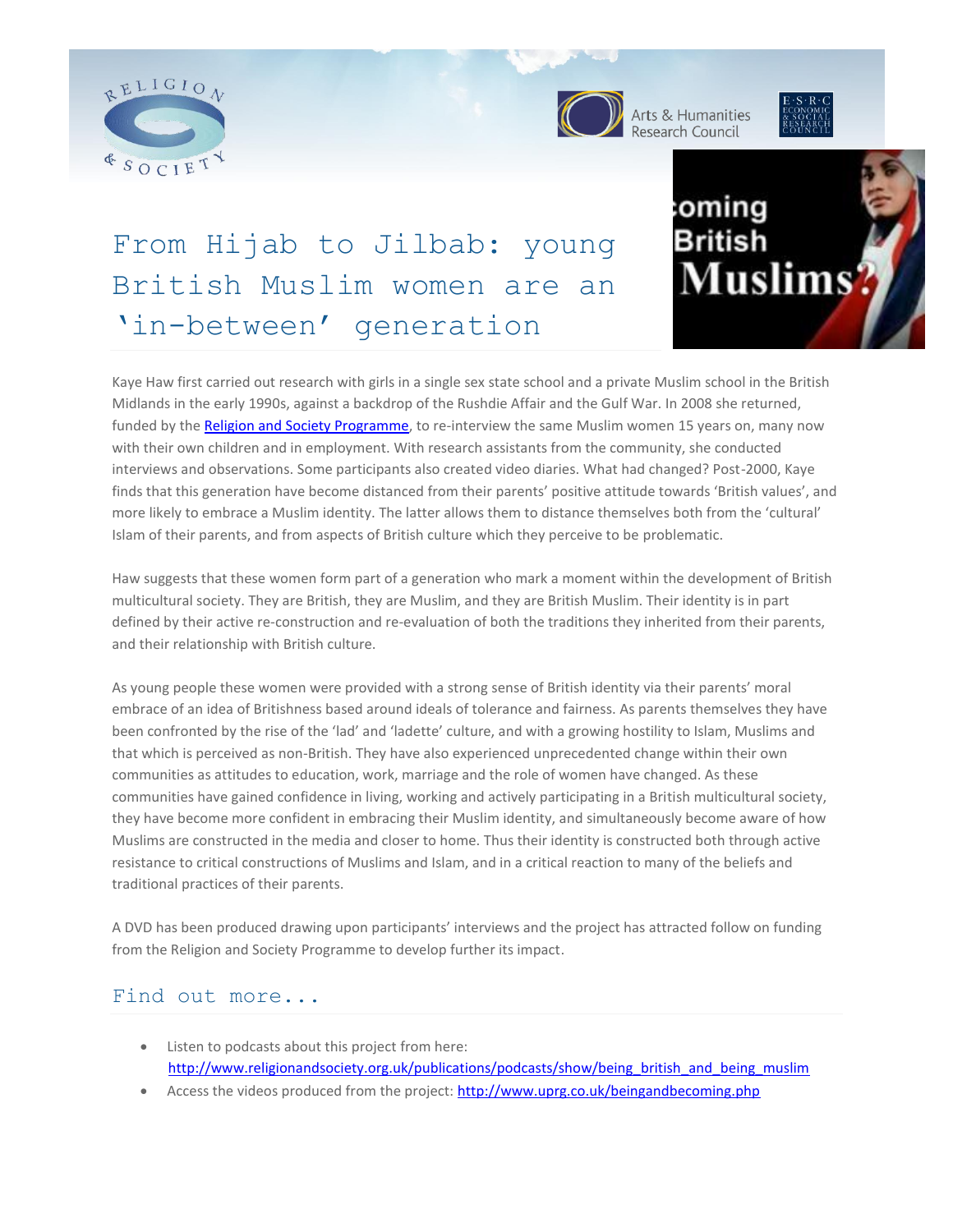







- Contact Kaye Haw, especially if interested in obtaining the project's DVD: <http://www.nottingham.ac.uk/education/people/kaye.haw>
- Visit the website for the further impact work developed from the project: <http://www.beingandbecoming.co.uk/>
- Look up Kaye's articles from the research: 'From hijab to jilbab and the 'myth' of British identity: being Muslim in contemporary Britain a half-generation' on *Race Ethnicity and Education* [Volume 12, Issue 3,](http://www.informaworld.com/smpp/title~db=all~content=t713443511~tab=issueslist~branches=12)  2009, pp 363 – 378; 2010 'Being, Becoming and Belonging: Young Muslim Women In Contemporary Britain', *Journal of Intercultural Studies*, vol. no 31, no 4, pp 371-387, and a special issue of *Discourse* vol. 32, no 4, 2011, Kaye edited featuring her editorial 'Being Muslim: Education and identities in late modern multicultural societies' and article 'Changing Same' of an 'In-Between' Generation: Negotiating Identities Through Space, Place and Time': <http://www.tandfonline.com/toc/cdis20/32/4>

## You might also be interested in...

- The findings from Jonathan Scourfield's Religion and Society funded project looking at religious nurture in Muslim families in Cardiff: [http://www.religionandsociety.org.uk/uploads/docs/2011\\_04/1301664676\\_Scourfield\\_Phase\\_1\\_Large\\_G](http://www.religionandsociety.org.uk/uploads/docs/2011_04/1301664676_Scourfield_Phase_1_Large_Grant_BlockLW.pdf) [rant\\_BlockLW.pdf](http://www.religionandsociety.org.uk/uploads/docs/2011_04/1301664676_Scourfield_Phase_1_Large_Grant_BlockLW.pdf)
- The Muslim Chaplains Research Project also funded by the Religion and Society Programme and run by Sophie Gilliat-Ray:

<http://www.cardiff.ac.uk/share/research/centres/csi/research/muslimchaplaincyproject/index.html>

- Reina Lewis' Religion and Society funded project about modest fashion: <http://www.fashion.arts.ac.uk/modest-dressing.htm>
- Kaye Haw and colleague Mark Hadfield's website about doing video research: <http://www.videoandvoice.co.uk/index.html>

## Project Details

#### Award Title

**The Myth of British Identity and the Failure of Multiculturalism?: From hijab to jilbab**

#### Team

**Principal Investigator:** Dr Kaye Haw (Nottingham)

**Research Fellows:** Samina Din (Nottingham), Shazia Khan (Nottingham)